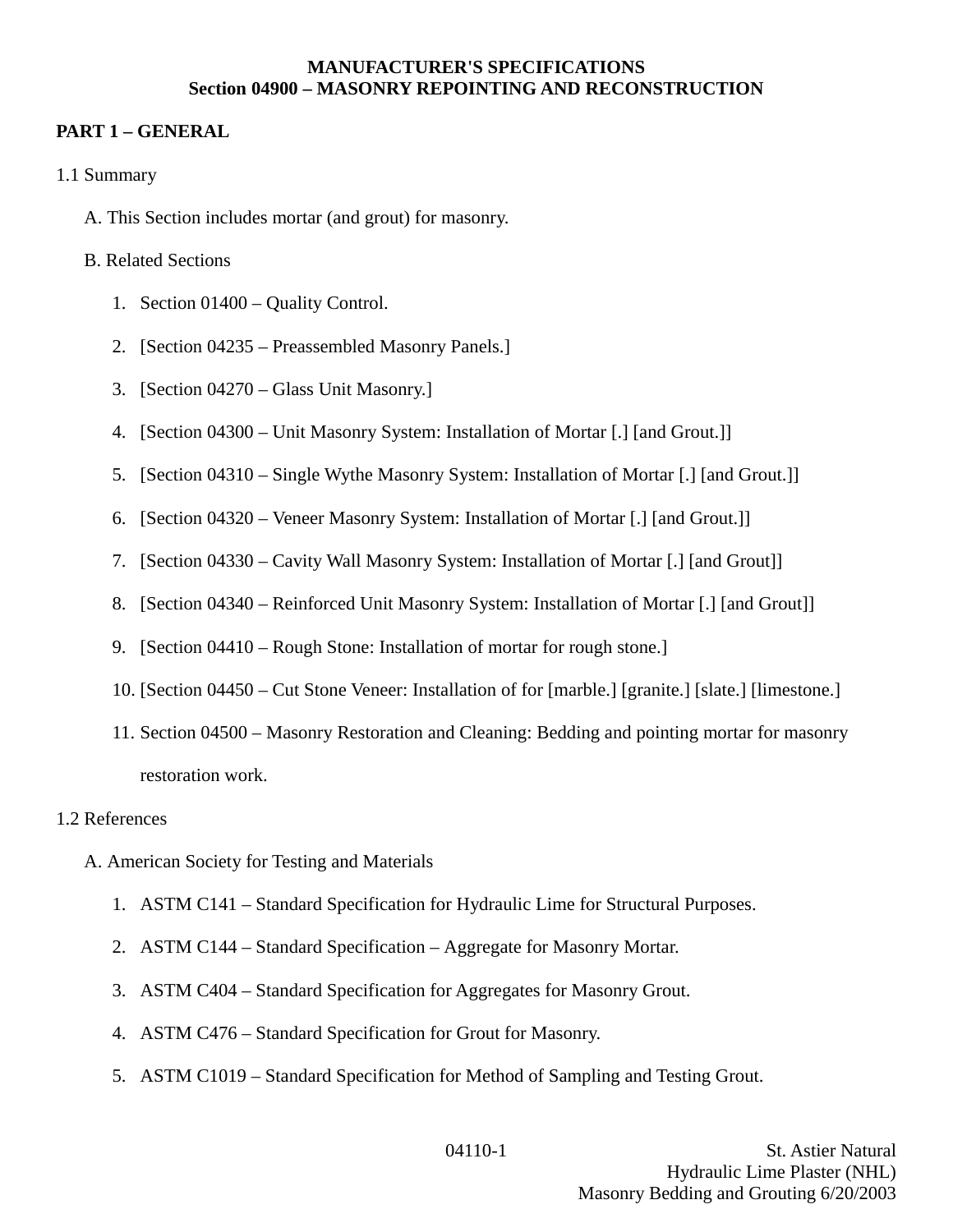## B. European Standard

- 1. EN 459-1 Building Lime Part 1: Definitions, Specifications and Conformity Criteria
- 2. EN 459-2 Building Lime Part 2: Test Methods
- 3. EN 459-3 Building Lime Part 3: Conformity Evaluation

## 1.3 Submittals

- A. Section 01330 Submittal Procedures: Submittal Procedures.
- B. Product Data: Submit data on design mix, indicate Proportion or Property method used, and required environmental conditions.
- C. Samples: Submit [two] [ \_\_\_\_\_\_\_\_ ] ribbons of mortar color, illustrating color and color range.
- D. Submit [premix mortar] [ \_\_\_\_\_\_\_\_ ] manufacturer's installation instructions.

## 1.4 Quality Assurance

- A. Perform Work in accordance with Manufacturer's Instructions
- 1.5 Qualifications
	- A. Manufacturer: All St. Astier NHL shall be obtained from: LimeWorks.us 3145 State Road Telford, PA 18969 215-536-6706 215-453-1310 Fax [info@limeworks.us](mailto:info@limeworks.us)  [www.Lime](http://www.LimeWorks.us/) *[Works](http://www.LimeWorks.us/)*[.us](http://www.LimeWorks.us/)

Or its authorized distributors.

B. Installer: Company specializing in performing plaster/stucco work with a minimum of three (3) years

experience.

## 1.6 Storage and Handling

A. Maintain packaged materials clean, dry, and protected against dampness, freezing, and foreign matter.

- 1.7 Pre-Installation Meetings
	- A. Section 1300 Administrative Requirements: Pre-Installation Meeting.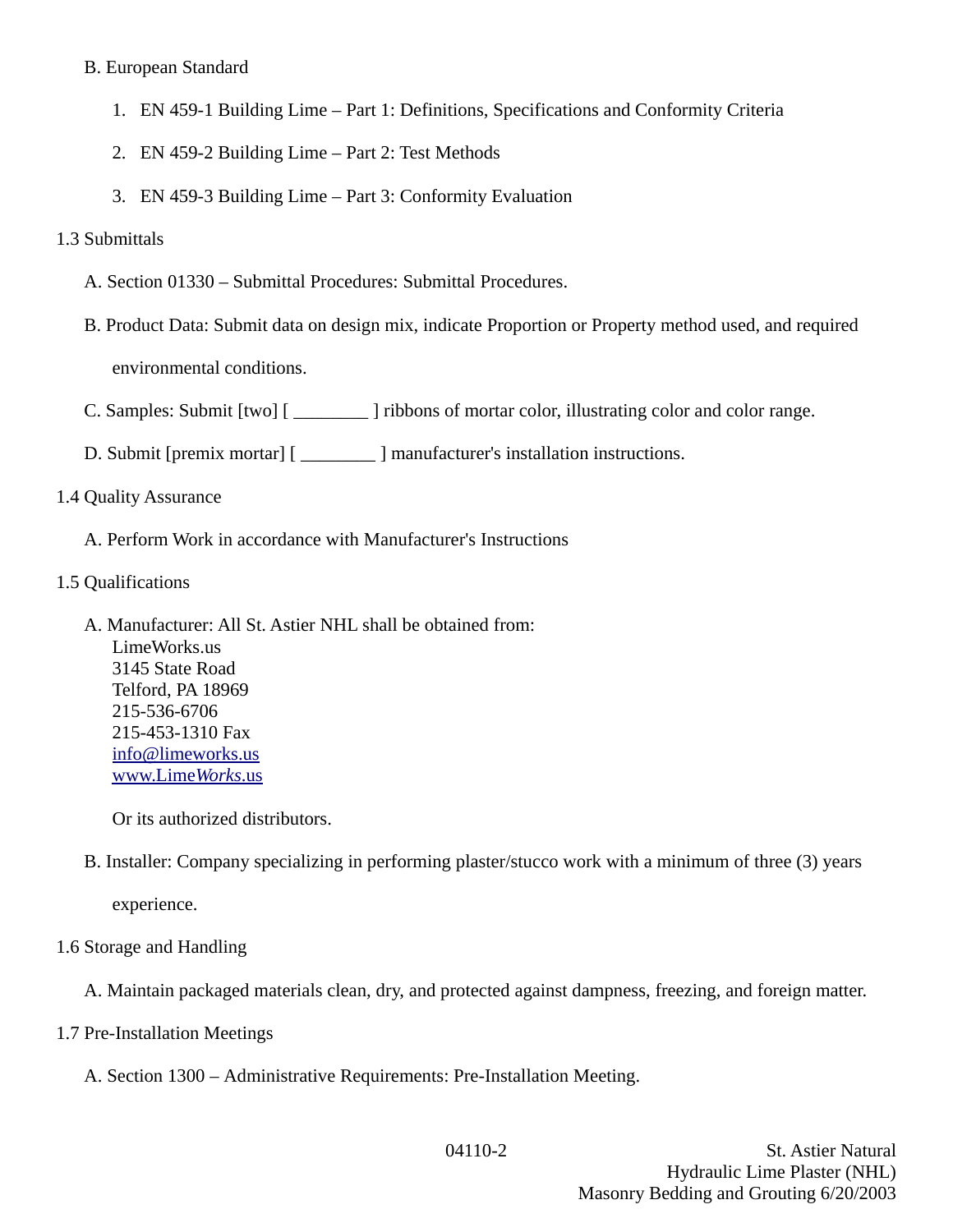- B. Convene minimum one week prior to commencing work of this SECTION.
- 1.8 Environmental Requirements
	- A. Provide environmental conditions at areas where Work of this SECTION is being performed to allow lime mortar to properly cure.
	- B. Take precautionary measures necessary to assure that excessive temperature changes do not occur.
	- C. Do not apply lime mortar unless minimum ambient temperature of 45 degrees F and a maximum of 85 degrees F has been and continues to be maintained for a minimum of 48 hours prior to application and until mortar is cured.
	- D. Hot Weather Requirements: Protect lime mortar for uneven and excessive evaporation during dry, hot weather. Provide tarping over the outside of all scaffolding.
	- E. Cold Weather Requirements: IMIAC Recommended Practices and Guide Specifications for Cold Weather Masonry Construction.

## **PART 2 – PRODUCTS**

2.1 Lime Mortar (NHL)

## A. Manufacturer

- 1. CESA Imported and distributed by Lime*Works*.us
- 2. Substitutions not permitted.

#### 2.2 Components

- A. Mortar Base Materials
	- 1. Binder:
		- a. St. Astier Natural Hydraulic Lime NHL 2
		- b. St. Astier Natural Hydraulic Lime NHL 3.5
		- c. St. Astier Natural Hydraulic Lime NHL 5
		- d. Premix Mortar:
			- I. Ecologic G, Ecomortar G

04110-3 St. Astier Natural Hydraulic Lime Plaster (NHL) Masonry Bedding and Grouting 6/20/2003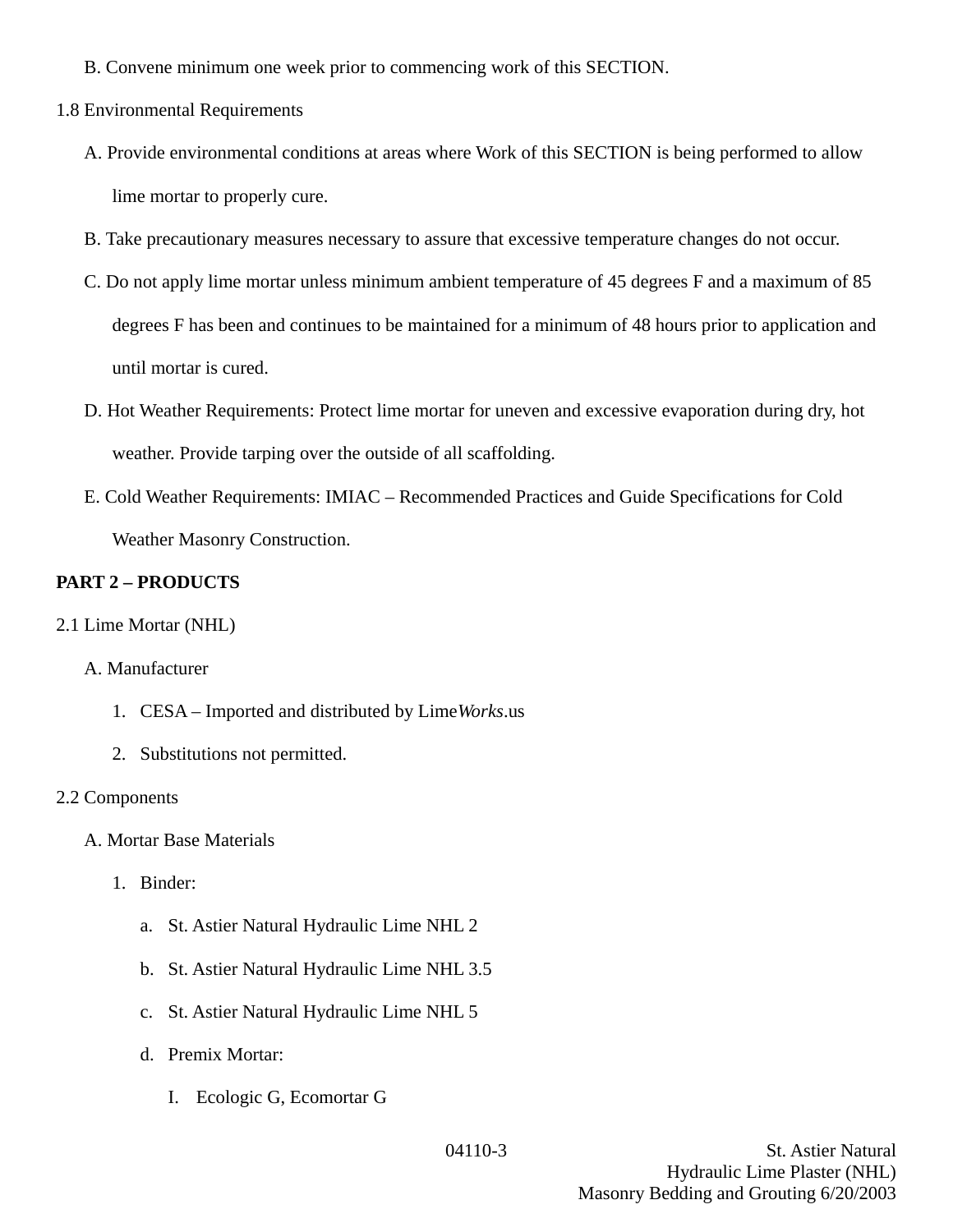II. Ecologic F, Ecomortar F

- 2. Aggregate: Natural or Manufactured Sharp Sand with at least 4 grades forming a substantial part of the sand and no more than 3% of particles smaller than grade #200 (0.075 mm).
- 3. Water: Clean and potable.
- B. [Mortar Color]
	- 1. Mortar Color: [Mineral oxide pigment;] [ \_\_\_\_ ] [ \_\_\_\_ ] color; [ \_\_\_\_\_\_ ] manufactured by

 $[$   $\qquad$   $]$ .

- 2.3 Mortar / Grout Mixes
	- A. 1 part NHL 2 and [1.5] [2] [2.5] [3] parts of sand, proportioned by volume.
	- B. 1 part NHL 3.5 and [1.5] [2] [2.5] [3] parts of sand, proportioned by volume.
	- C. 1 part NHL 5 and [1.5] [2] [2.5] [3] parts of sand, proportioned by volume.
	- D. Premix Mortar: Ecologic G, Ecomortar G
	- E. Premix Mortar: Ecologic F, Ecomortar F
	- F. Protect mixtures from freezing, frost, contamination, and excessive evaporation.
- 2.4 Mortar / Grout Mixing
	- A. Thoroughly mix mortar ingredients in accordance with manufacturer's instructions.
	- B. [Add mortar color in accordance with manufacturer's instructions. Provide uniformity of mix and

coloration.]

C. Do not use anti-freeze compounds to lower the freezing point of the mortar.

## **PART 3 – EXECUTION**

- 3.1 Examination
	- A. Section 01300 Administrative Requirements: Coordination and project conditions.
	- B. Request inspection of spaces to be grouted.
- 3.2 Preparation
	- A. Dampen surfaces to reduce excessive suction.

04110-4 St. Astier Natural Hydraulic Lime Plaster (NHL) Masonry Bedding and Grouting 6/20/2003